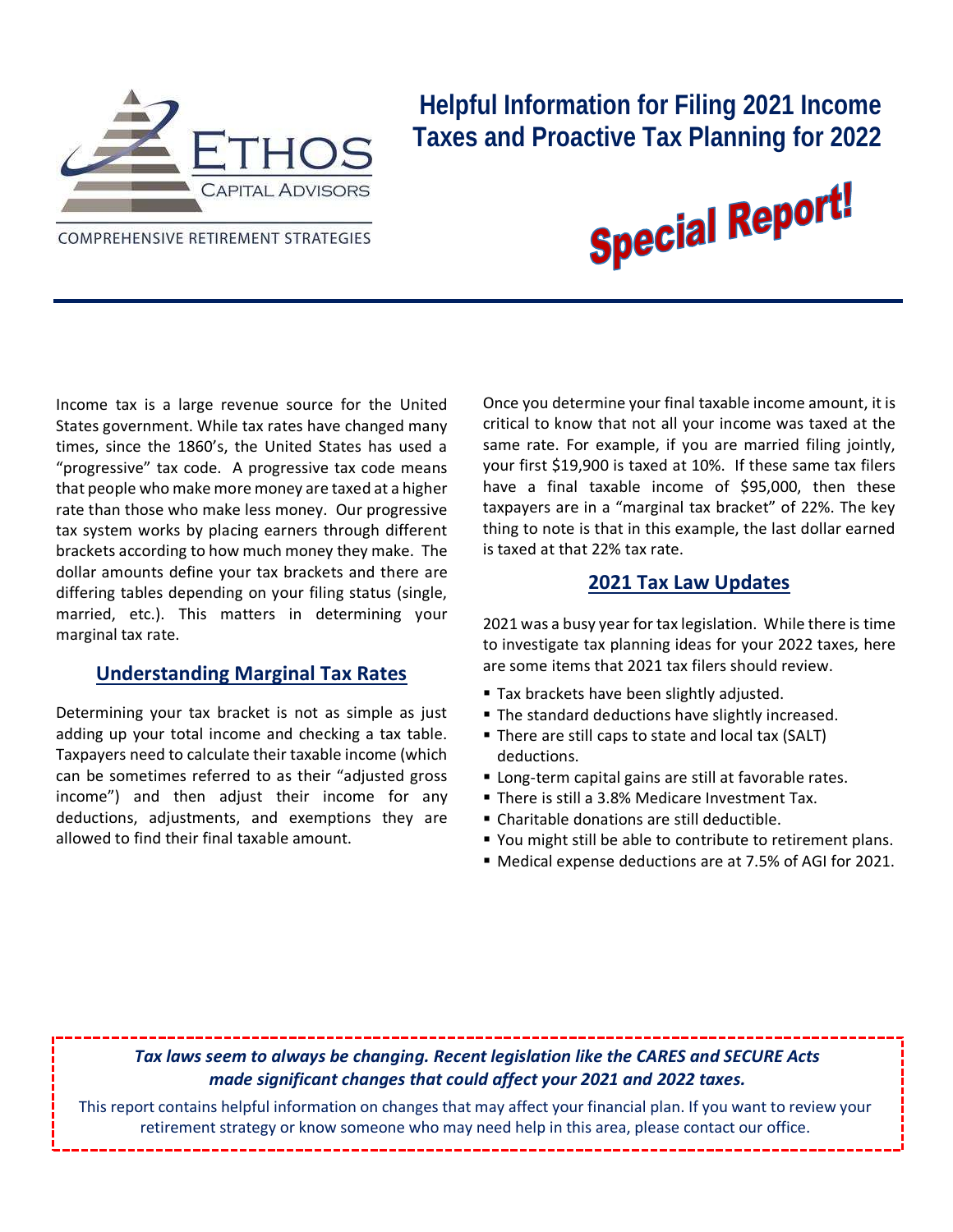#### **2021 Tax Tables and Tax Rates**

There are still seven federal income tax brackets for 2021. The lowest of the seven tax rates is 10% and the top tax rate is still 37%. The income that falls into each is scheduled to be adjusted in 2022 for inflation. For 2021, use the chart in this report to see what bracket your final income falls into.

*TAX TIP: If you are not sure how best to file, ask your tax preparer or review IRS [Publication 17,](https://www.irs.gov/uac/About-Publication-17) Your Federal Income Tax, which is a complete tax resource*. It contains helpful information such as whether you need to file a tax return and how to choose your filing status.

#### **2021 Standard Deduction Amounts**

Most taxpayers claim the standard deduction. For 2021, the standard deduction has slightly increased. The amounts are now \$12,550 for single filers and \$25,100 for those filing jointly (\$18,800 for head of household filers). If you are filing as a married couple, an additional \$1,350 is added to the standard deduction for each person [age 65 and](https://money.usnews.com/money/retirement/social-security/articles/the-social-security-retirement-age-increases-to-66-5-in-2019)  [older.](https://money.usnews.com/money/retirement/social-security/articles/the-social-security-retirement-age-increases-to-66-5-in-2019) If you are single and age 65 or older, an additional deduction of \$1,700 can be made.

#### **Recovery Rebates**

To help counteract the financial impact of the Coronavirus pandemic on Americans, the U.S. government issued three Economic Impact Payments. Most eligible individuals have received these stimulus payments and will not be eligible to claim a Recovery Rebate Credit. However, for individuals eligible to receive these stimulus payments and who have not received all three, or got less than the full amount, these individuals may be able to

claim a Recovery Rebate Credits on their 2021 tax return. If you received a rebate, please alert your tax preparer.

#### **Increased Child Tax Credit**

The American Rescue Plan Act (ARPA) expended the Child Tax Credit (CTC) for the tax year of 2021 only. For 2021, the child tax credit for children under 6 years old is \$3,600, and for children 6-17, it is \$3,000. This is an increase from the maximum child tax credit of \$2,000 per qualifying child. The maximum benefit would go to individuals making up to \$75,000 and couples filing jointly making up to \$150,000. This money is fully refundable.

Those who make up to \$200,000 individually or \$400,000 jointly are still eligible for the maximum \$2,000 tax credit.

#### **State and Local Tax (SALT) Deduction**

Under the 2017 Tax Cuts and Jobs Act (TCJA) state and local tax deductions (SALT) remain at a combined total of \$10,000 (or \$5,000 for married taxpayers filing separately) for state income and property taxes. This deduction amount is set to remain through 2025.

#### **Medical Expense Deduction**

The 2021 threshold for deducting medical expenses is 7.5% of AGI. The adjusted-gross-income threshold was slated to jump from 7.5% to 10% after 2018, but Coronavirus-related relief legislation in 2020 made permanent the 7.5% figure. The IRS website, www.IRS.gov, provides a [long list of expenses](https://www.irs.gov/publications/p502) that qualify as "medical expenses" so it can be a good idea to keep track of yours if you think they may qualify.

| 2021 Tax Tables                  |                                                    |  |                                     |                                                   |  |  |
|----------------------------------|----------------------------------------------------|--|-------------------------------------|---------------------------------------------------|--|--|
| <b>Single Taxpayers</b>          |                                                    |  | Married Filing Separately Taxpayers |                                                   |  |  |
| Up to \$9,950                    | 10% of taxable income                              |  | \$0 to \$9,950                      | 10% of taxable income                             |  |  |
| \$9,951 to \$40,525              | \$995 plus 12% of the amount over \$9,950          |  | \$9,951 to \$40,525                 | \$995 plus 12% of the amount over \$9,950         |  |  |
| \$40,526 to \$86,375             | \$4,664 plus 22% of the amount over \$40,525       |  | \$40,526 to \$86,375                | \$4,664 plus 22% of the amount over \$40,525      |  |  |
| \$86,376 to \$164,925            | \$14,751 plus 24% of the amount over \$86,375      |  | \$86,376 to \$164,925               | \$14,751 plus 24% of the amount over \$86,375     |  |  |
| \$164,926 to \$209,425           | \$33,603 plus 32% of the amount over \$164,925     |  | \$164,926 to \$209,425              | \$33,603 plus 32% of the amount over \$164,925    |  |  |
| \$209,426 to \$523,600           | \$47,843 plus 35% of the amount over \$209,425     |  | \$209,426 to \$314,150              | \$47,843 plus 35% of the amount over \$209,425    |  |  |
| \$523,601 or more                | \$157,804.25 plus 37% of the amount over \$523,600 |  | \$314,151 or more                   | \$84,496.75 plus 37% of the amount over \$314,150 |  |  |
| Married Filing Jointly Taxpayers |                                                    |  | <b>Head of Household Taxpayers</b>  |                                                   |  |  |
| \$0 to \$19,900                  | 10% of taxable income                              |  | \$0 to \$14,200                     | 10% of taxable income                             |  |  |
| \$19,901 to \$81,050             | \$1,990 plus 12% of the amount over \$19,900       |  | \$14,201 to \$54,200                | \$1,420 plus 12% of the amount over \$14,200      |  |  |
| \$81,051 to \$172,750            | \$9,328 plus 22% of the amount over \$81,050       |  | \$54,201 to \$86,350                | \$6,220 plus 22% of the amount over \$54,200      |  |  |
| \$172,751 to \$329,850           | \$29,502 plus 24% of the amount over \$172,750     |  | \$86,351 to \$164,900               | \$13,293 plus 24% of the amount over \$86,350     |  |  |
| \$329,851 to \$418,850           | \$67,206 plus 32% of the amount over \$329,850     |  | \$164,901 to \$209,400              | \$32,145 plus 32% of the amount over \$164,900    |  |  |
| \$418,851 to \$628,300           | \$95,686 plus 35% of the amount over \$418,850     |  | \$209,401 to \$523,600              | \$46,385 plus 35% of the amount over \$209,400    |  |  |
| \$628,301 or more                | \$168,993.50 plus 37% of the amount over \$628,300 |  | \$523,601 or more                   | \$156,355 plus 37% of the amount over \$523,600   |  |  |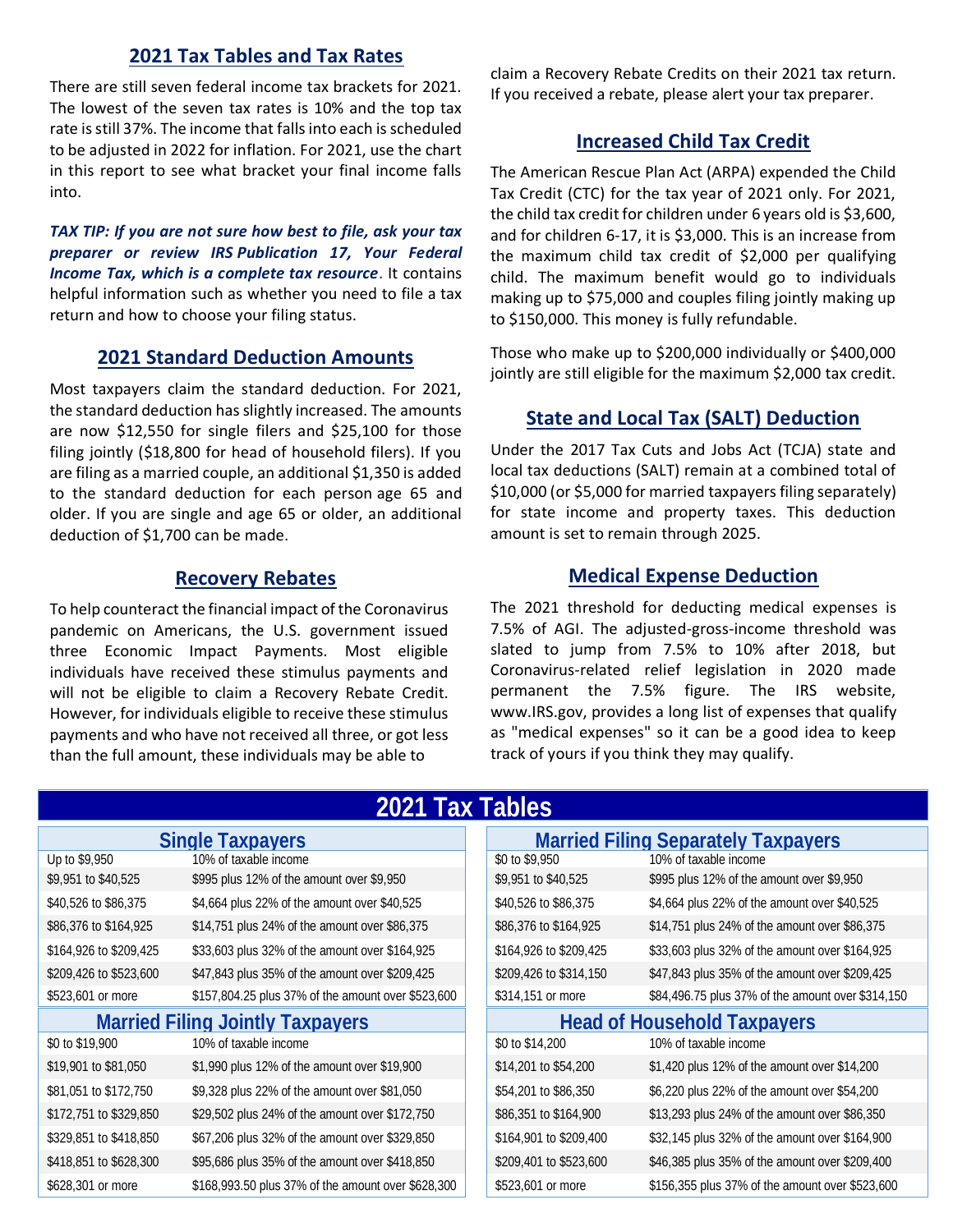#### **Investment Income**

Long-term capital gains are taxed at more favorable rates compared to ordinary income. For qualified dividends, investors will continue to be taxed at 0, 15% or 20%.

One tax strategy is to review your investments that have unrealized long-term capital gains and sell enough of the appreciated investments to generate enough long-term capital gains to push you to the top of your federal income tax bracket. This strategy could be helpful if you are in the 0% capital gains bracket and do not have to pay any federal taxes on this gain. Then, if you want, you can buy back your investment the same day, increasing your cost basis in those investments. If you sell them in the future, the increased cost basis will help reduce long-term capital gains. You do not have to wait 30 days before you buy back this investment—the 30-day rule only applies to losses, not gains.

**Note:** *This non-taxable capital gain for federal income taxes might not apply to your state.*

**TAX TIP:** Remember that marginal tax rates on longterm capital gains and dividends can be higher than expected. The 3.8% surtax can raise the effective rate to 18.8% for single filers with income from \$200,000 to \$445,850 and 23.8% for single filers with income above \$445,850. It can raise the effective rate to 18.8% for married taxpayers filing jointly with income from \$250,000 to \$501,600 and to 23.8% for married taxpayers filing jointly with income above \$501,600.

#### **Calculating Capital Gains and Losses**

With all the different tax rates for different types of gains and losses in your marketable securities portfolio, it is probably a good idea to familiarize yourself with some of the rules:

- Short-term capital losses must first be used to offset short-term capital gains.
- If there are net short-term losses, they can be used to offset net long-term capital gains.
- Long-term capital losses are similarly first applied against long-term capital gains, with any excess

applied against short-term capital gains.

- Net long-term capital losses in any rate category are first applied against the highest tax rate long-term capital gains.
- Capital losses more than capital gains can be used to offset up to \$3,000 (\$1,500 if married filing separately) of ordinary income.
- Remaining unused capital losses can be carried forward and used in the same manner as described above.

**TAX TIP:** Please remember to look at your 2020 income tax return Schedule D (page 2) to see if you have any capital loss carryover for 2021. This is often overlooked, especially if you are changing tax preparers.

**Please double-check your capital gains or losses**. If you sold an asset outside of a qualified account during 2021, you most likely incurred a capital gain or loss. Sales of securities showing the transaction date and sale price are listed on the 1099 generated by the financial institution. However, your 1099 might not show the correct cost basis or realized gain or loss for each sale. You will need to know the full cost basis for each investment sold outside of your qualified accounts, which is usually what you paid for it, but this is not always the case.

| 2021 Long Term Capital Gains Tax Rates |                      |                      |                      |  |  |
|----------------------------------------|----------------------|----------------------|----------------------|--|--|
| Tax Rate                               | Single Filer         | Head of Household    | Married Filers       |  |  |
| 0%                                     | \$40,400 or less     | \$54,100 or less     | \$80,800 or less     |  |  |
| 15%                                    | \$40,401 - \$445,850 | $$54,101 - $473,750$ | $$80,801 - $501,600$ |  |  |
| 20%                                    | $$445,851 +$         | $$473,751 +$         | $$501,601+$          |  |  |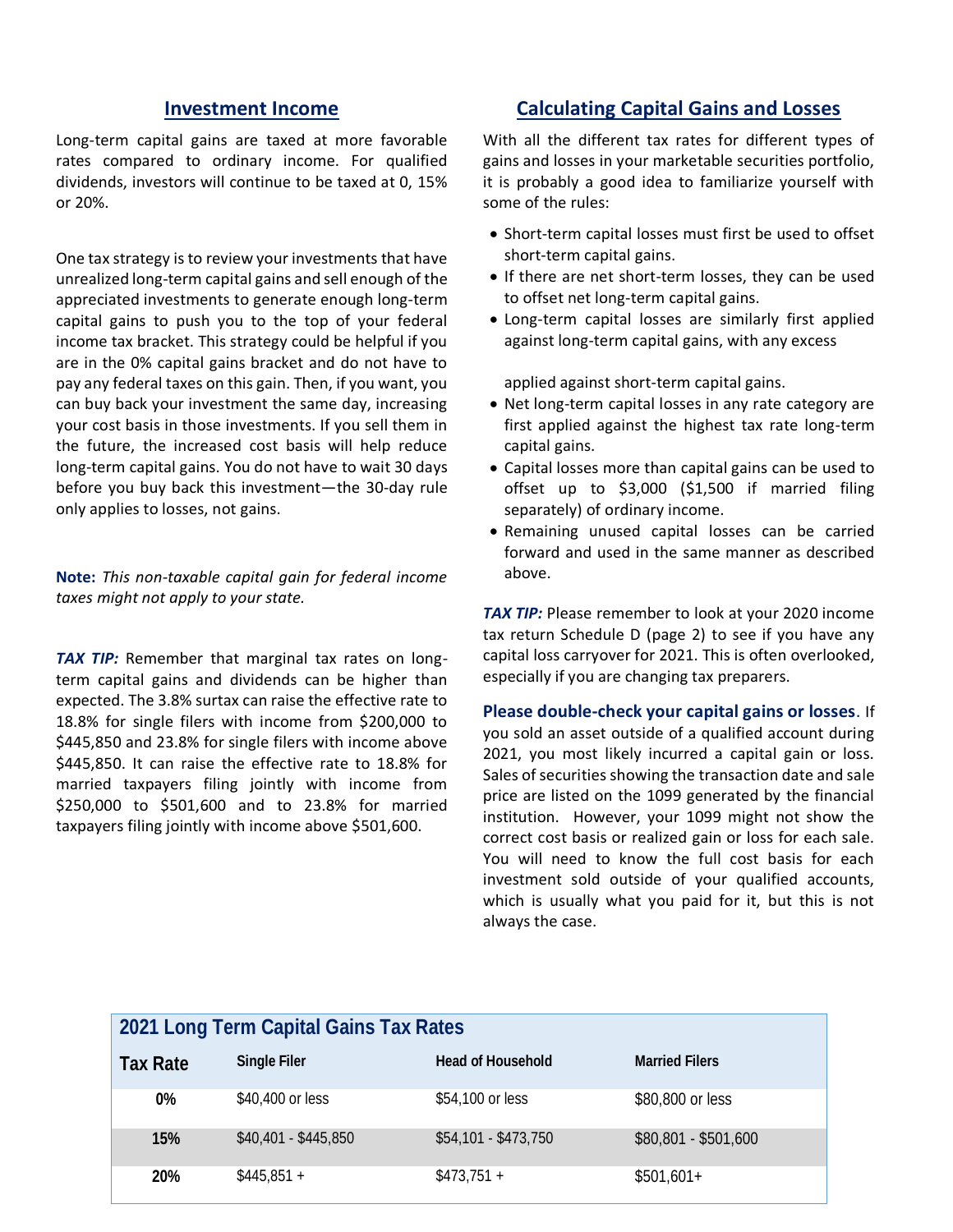#### **3.8% Medicare Investment Tax**

The year 2021 is the ninth year of the net investment income tax of 3.8%. It is also known as the Medicare surtax. If you earn more than \$200,000 as a single or head of household taxpayer, \$125,000 as married taxpayers filing separately or \$250,000 as married joint return filers, then this tax applies to either your modified adjusted gross income or net investment income (including interest, dividends, capital gains, rentals, and royalty income), whichever is lower. This 3.8% tax is in addition to capital gains or any other tax you already pay on investment income.

It is helpful to pay attention to timing, especially if your income fluctuates from year to year or is close to the \$200,000 or \$250,000 amount. Consider realizing capital gains in years when you are under these limits. The inclusion limits may penalize married couples, so realizing investment gains before you tie the knot may help in some circumstances. This tax makes the use of depreciation, installment sales, and other tax deferment strategies suddenly more attractive.

| <b>Retirement Plan</b>                                                  | 2021 Limit |
|-------------------------------------------------------------------------|------------|
| Elective deferrals to 401(k), 403(b),<br>457(b)(2), 457(c)(1) plans     | \$19,500   |
| Contributions to defined contribution<br>plans                          | \$58,000   |
| Contributions to SIMPLEs                                                | \$13,500   |
| Contributions to traditional IRAs                                       | \$6,000    |
| Catch-up Contributions to 401(k),<br>403(b), 457(b)(2), 457(c)(1) plans | \$6,500    |
| Catch-up Contributions to SIMPLEs                                       | \$3,000    |
| Catch-up Contributions to IRAs                                          | \$1,000    |
|                                                                         |            |

#### **Medicare Health Insurance Tax on Wages**

If you earn more than \$200,000 in wages, compensation, and self-employment income (\$250,000 if filing jointly, or \$125,000 if married and filing separately), the Affordable Care Act levies a special additional 0.9% tax on your wages and other earned income. You'll pay this all year as your employer withholds the additional Medicare Tax from your paycheck. If you're self-employed, plan for this tax when you calculate your estimated taxes.

If you're employed, there's little you can do to reduce the bite of this tax. Requesting non-cash benefits in lieu of wages won't help—they're included in the taxable amount. If you're self-employed, you may want to take special care in timing income and expenses (especially depreciation) to avoid the limit.

#### **Charitable Gifts and Donations**

The Coronavirus Aid, Relief, and Economic Security **(CARES Act)** created a new charitable deduction available to taxpayers who do not itemize their deductions. This new benefit known as a universal deduction, allows for an above the line charitable deduction of up to \$300 (this increases to up to \$600 for those married filing jointly in 2021). To qualify, the charitable gift must be cash (or cash equivalent) made to a qualified charity  $(501(c)(3))$ . To qualify, this contribution should have been made on or before December 31, 2021.

For those who are itemizing, in 2021 you can take deductions up to 100% of your 2021 AGI (up from 60% under the Tax Cuts and Jobs Act) for cash contributions to qualified charities.

When preparing your list of charitable gifts, remember to review your bank account so you do not leave any out. Everyone remembers to count the monetary gifts they make to their favorite charities, but you should count [noncash](http://dontmesswithtaxes.typepad.com/dont_mess_with_taxes/2012/09/religious-groups-lead-the-charitable-donation-category.html)  [donations](http://dontmesswithtaxes.typepad.com/dont_mess_with_taxes/2012/09/religious-groups-lead-the-charitable-donation-category.html) as well. Make it a priority to always get

a [receipt](http://dontmesswithtaxes.typepad.com/dont_mess_with_taxes/2010/06/deductions-demand-documentation.html) for every gift. Keep your receipts. If your contribution totals more than \$250, you will also need an acknowledgement from the charity documenting the support you provided. Remember that you will have to itemize to claim this deduction, but when filing, the expenses incurred while doing charitable work often is not included on tax returns.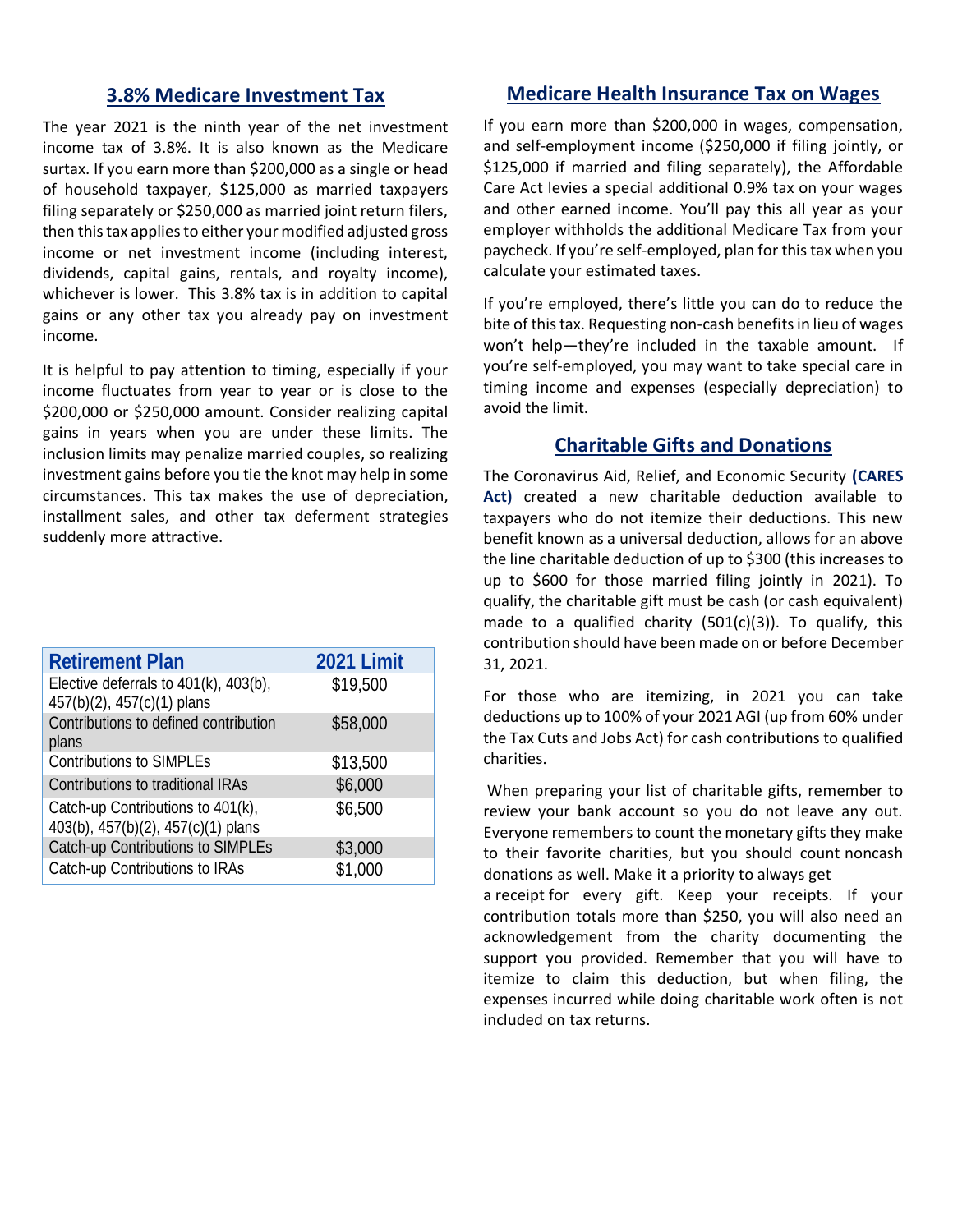You can't deduct the value of your time spent volunteering, but if you buy supplies for a group, the cost of that material is deductible as an itemized charitable donation. You can also claim a charitable deduction for the use of your vehicle for charitable purposes, such as delivering meals to the homebound in your community or taking your child's Scout troop on an outing. For 2021, the IRS will let you deduct that travel at .14 cents per mile.

#### **Child and Dependent Care Credit**

Millions of parents claim the child and dependent care credit each year to help cover the costs of after-school daycare while working. Some parents overlook claiming the tax credit for childcare costs during the summer. This tax break can also apply to summer day camp costs. The key is that for deduction purposes, the camp can only be a day camp, not an overnight camp. In 2021, if you paid a daycare center, babysitter, summer camp, or other care provider to care for a qualifying child under age 13 or a disabled dependent of any age, depending on your income, you may qualify for a tax credit of up to 50% of qualifying expenses of \$8,000 (up from 35% of \$3,000) for one child or dependent, or up to \$16,000 (up from \$6,000) for two or more children.

#### **Contribute to Retirement Accounts**

The **SECURE Act** allowed people with earned income to make contributions to Traditional IRAs past the age of 70½ starting in 2020.

If you have not already funded your retirement account for 2021, consider doing so by April 18, 2022. That's the deadline for contributions to a traditional IRA (deductible or not) and a Roth IRA. However, if you have a Keogh or SEP and you get a filing extension to October 15, 2022, you can wait until then to put 2021 contributions into those accounts. To start tax-advantaged growth potential as quickly as possible, however, try not to delay in making contributions. If eligible, a deductible contribution will help you lower your tax bill for 2021 and your contributions can grow tax deferred.

To qualify for the full annual IRA deduction in 2021, you must either: 1) not be eligible to participate in a company retirement plan, or 2) if you are eligible, there is a phase-out from \$66,000 to \$76,000 of MAGI for singles and from \$105,000 to \$125,000 for married taxpayers filing jointly. If you are not eligible for a company plan but your spouse is, your traditional IRA contribution is fullydeductible if your combined gross income does not

exceed \$197,000. For 2021, the maximum IRA contribution you can make is \$6,000 (\$7,000 if you are age 50 or older by the end of the calendar year). For self-employed persons, the maximum annual addition to SEPs and Keoghs for 2021 is \$58,000.

Although contributing to a Roth IRA instead of a traditional IRA will not reduce your 2021 tax bill (Roth contributions are not deductible), it could be the better choice because all qualified withdrawals from a Roth can be tax-free in retirement. Withdrawals from a traditional IRA are fully taxable in retirement. To contribute the full \$6,000 (\$7,000 if you are age 50 or older by the end of 2021) to a Roth IRA, you must have MAGI of \$125,000 or less a year if you are single or \$197,000 if you are married and file a joint return. **If you have any questions on retirement contributions, please call us.**

#### **Roth IRA Conversions**

A Roth IRA conversion is when you convert part or all your traditional IRA into a Roth IRA. This is a taxable event. The amount you converted is subject to ordinary income tax. It might also cause your income to increase, thereby subjecting you to the Medicare surtax. Roth IRAs grow taxfree, and qualified withdrawals are tax-free in the future, a time when tax rates might be higher.

Whether to convert part or all your traditional IRA to a Roth IRA depends on your situation. It is best to prepare a tax projection and calculate the appropriate amount to convert. Remember—you do not have to convert all your IRA to a Roth. Roth IRA conversions are not subject to the pre-age 59½ penalty of 10%.

Many 401(k) plan participants (if their plan allows) can convert the pre-tax money in their 401(k) plan to a Roth 401(k) plan without leaving the job or reaching age 59½. There are several pros and cons to making this change. **Please call us to see if this makes sense for you.**

#### **Required Minimum Distributions (RMD)**

The **SECURE Act** increased the age for Required Minimum Distributions (RMD) starting January 1, 2020, to age 72. (This change only applies to account owners who turn 70½ after 2019.) Under previous law, participants were generally required to begin taking distributions from their retirement plan at age 70½.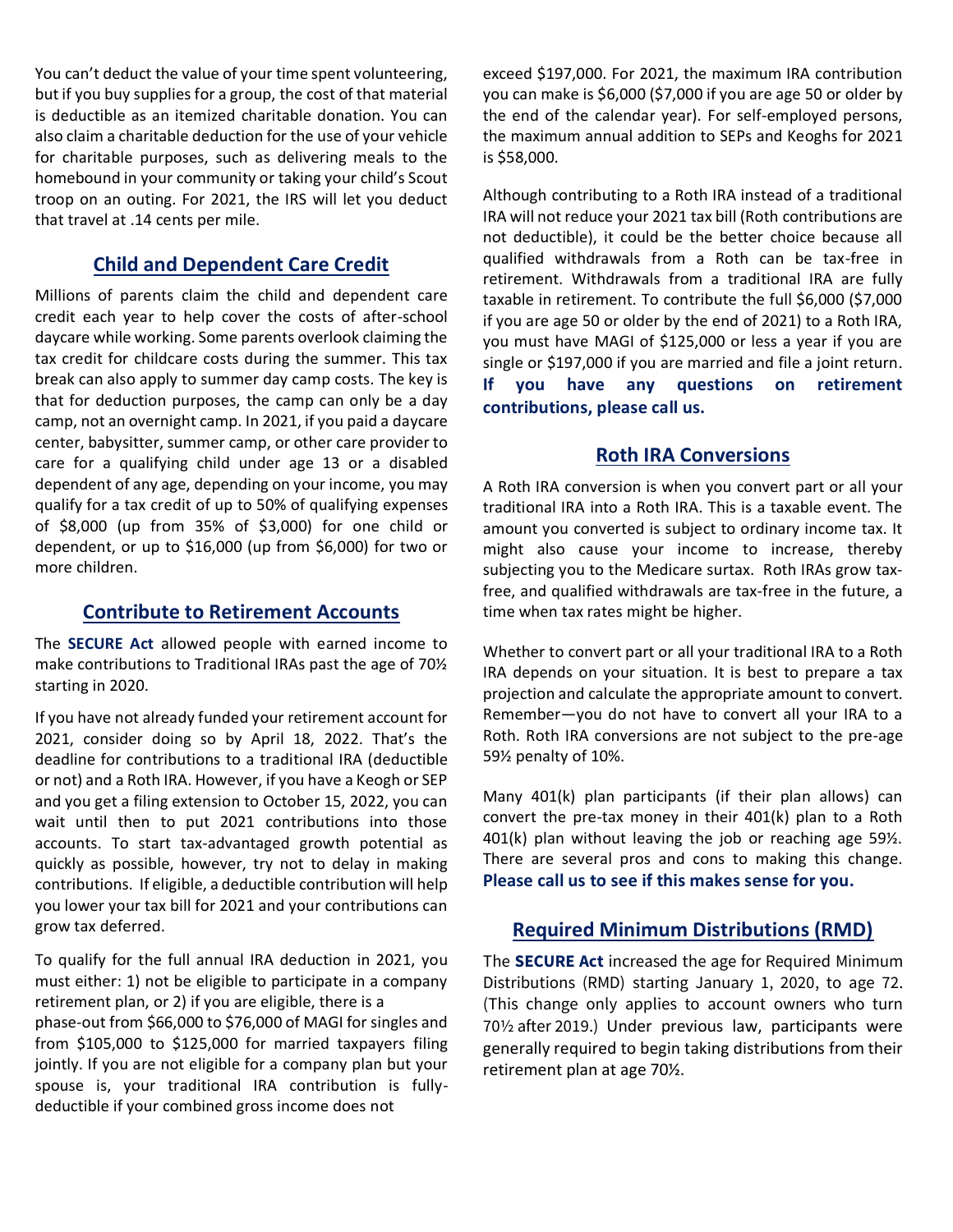#### **Other Overlooked Tax Items and Deductions**

**Reinvested Dividends** - This is not a tax deduction, but it is an important calculation that can save investors a bundle. Former IRS commissioner Fred Goldberg told Kiplinger magazine for their annual overlooked deduction article that missing this break costs millions of taxpayers a lot in overpaid taxes.

Many investors have mutual fund dividends that are automatically used to buy extra shares. Remember that each reinvestment increases your tax basis in that fund. That will, in turn, reduce the taxable capital gain (or increases the tax-saving loss) when you redeem shares. Please keep good records. Forgetting to include reinvested dividends in your basis results in double taxation of the dividends—once in the year when they were paid out and immediately reinvested and later when they are included in the proceeds of the sale.

#### **If you are not sure what your basis is, ask the fund or**

**us for help**. Funds often report to investors the tax basis of shares redeemed during the year. Regulators currently require that for the sale of shares purchased, financial institutions must report the basis to investors and to the IRS.

**Student-Loan Interest Paid by Parents** - Generally, you can deduct interest only if you are legally required to repay the debt. But if parents pay back a child's student loans, the IRS treats the transactions as if the money were given to the child, who then paid the debt. So if the child is no longer claimed as a dependent, the child can deduct up to \$2,500 of student-loan interest paid by their parents each year and is subject to income limitations. *(The parents can't claim the interest deduction even though they foot the bill because they are not liable for the debt).*

#### **Helpful Tax Time Strategies**

- $\checkmark$  Write down expenses or keep all receipts you think are even possibly tax-deductible. Sometimes, taxpayers assume that various expenses are not deductible and therefore do not mention them to their tax preparer. Don't assume anything—give your tax preparer the chance to tell you whether something is or is not deductible.
- $\checkmark$  Be careful not to overpay Social Security taxes. If you received a paycheck from two or more employers and earned more than \$142,800 in 2021 you may be able to file a claim on your return for the excess Social Security tax withholding.
- $\sqrt{\ }$  Don't forget items carried over from prior years because you exceeded annual limits, such as capital losses, passive losses, charitable contributions, and alternative minimum tax credits.
- $\checkmark$  Check your 2020 tax return to see if there was a refund from 2020 applied to 2021 estimated taxes.
- ✓ Calculate your estimated tax payments for 2022 very carefully. Many computer tax programs will automatically assume that your income tax liability for the current year is the same as the prior year. This is done to avoid paying penalties for underpayment of estimated income taxes. However, in some cases this might not be a correct assumption, especially if 2021 was an unusual income tax year due to the sale of a business, unusual capital gains, the exercise of stock options, or even winning the lottery! **A qualified tax professional should be able to help you with a tax projection for 2022.**
- $\checkmark$  Remember that IRS.gov could be a valuable online resource for tax information.
- $\checkmark$  Always double check your math where possible and **remember it is always wise to consult a tax preparer before filing.**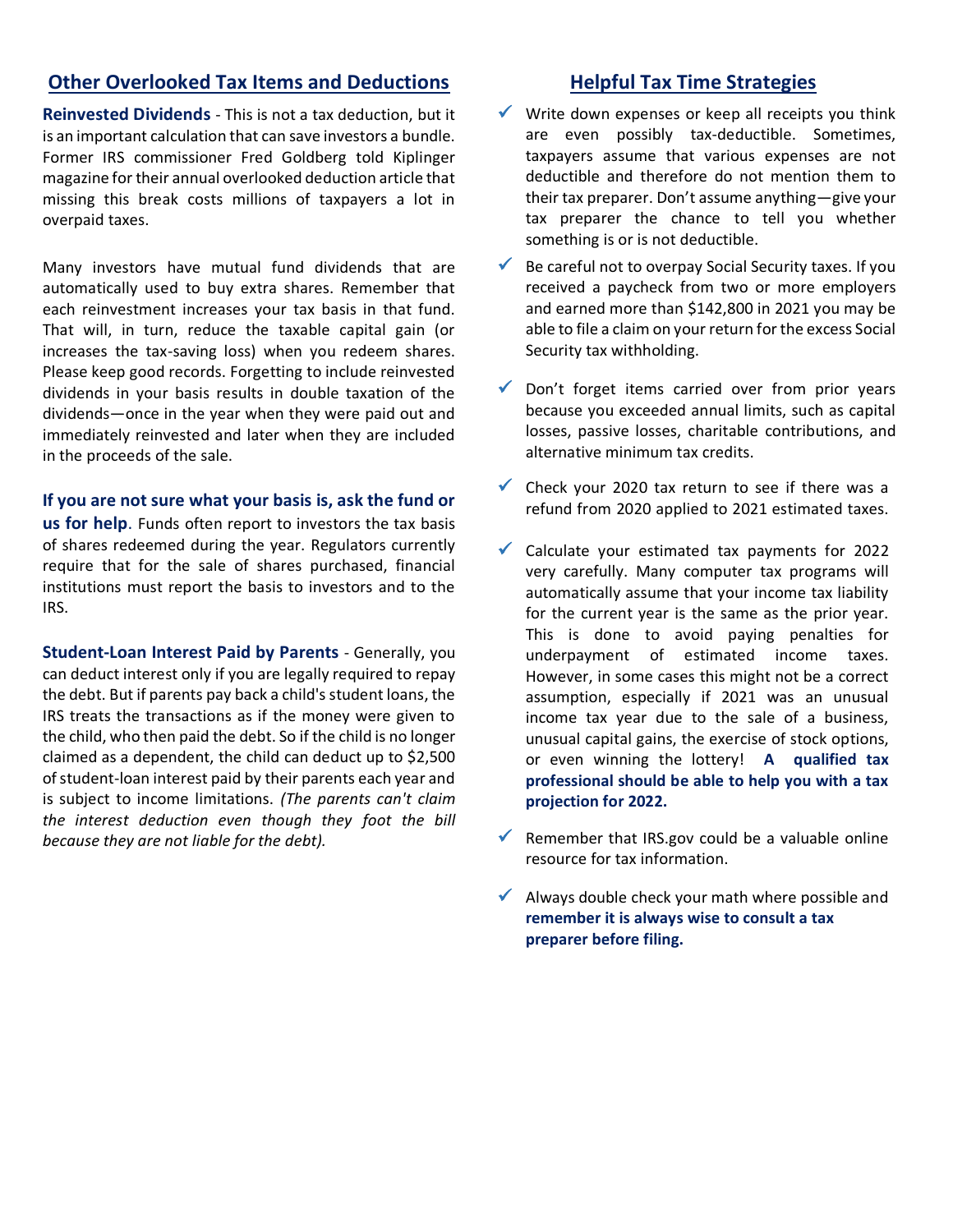# **Conclusion**

**Filing your 2021 taxes will continue to include the new tax rates set forth with the Tax Cuts and Jobs Act (TCJA) enacted in 2018 (currently set to expire after 2025).** An essential part of maintaining your overall financial health is attempting to keep your tax liability to a minimum.

One of our primary goals is to keep you informed of the changes that will be affecting investors like you. **We believe that taking a proactive approach is better than a reactive approach—especially regarding income tax strategies!** 

**Remember** — If you ever have any questions regarding your finances, please call us first before making any decisions. We pride ourselves in our ability to help clients make informed decisions.

We're here to help you! We don't want you to worry about things that you don't need to worry about!



# **Surprising Items That are Taxable...**

Have you engaged in illegal activity and profited from it? The government wants their cut! Drug dealers, extortionist, and the like need to include this income on their tax forms. The likelihood of this tax rule being followed is slim...

Received a gift from your employer? The IRS would like you to share that gift with them! Items such as season tickets to your favorite sports team or Broadway shows are taxable.

Bartering and trading? You'd think since no money is exchanged in this transaction - nothing would be taxable. Not so, says the IRS. Depending on the value of the items being bartered, or whether the items bartered would normally generate income to the giver, the IRS expects you to report the market value of the services or items.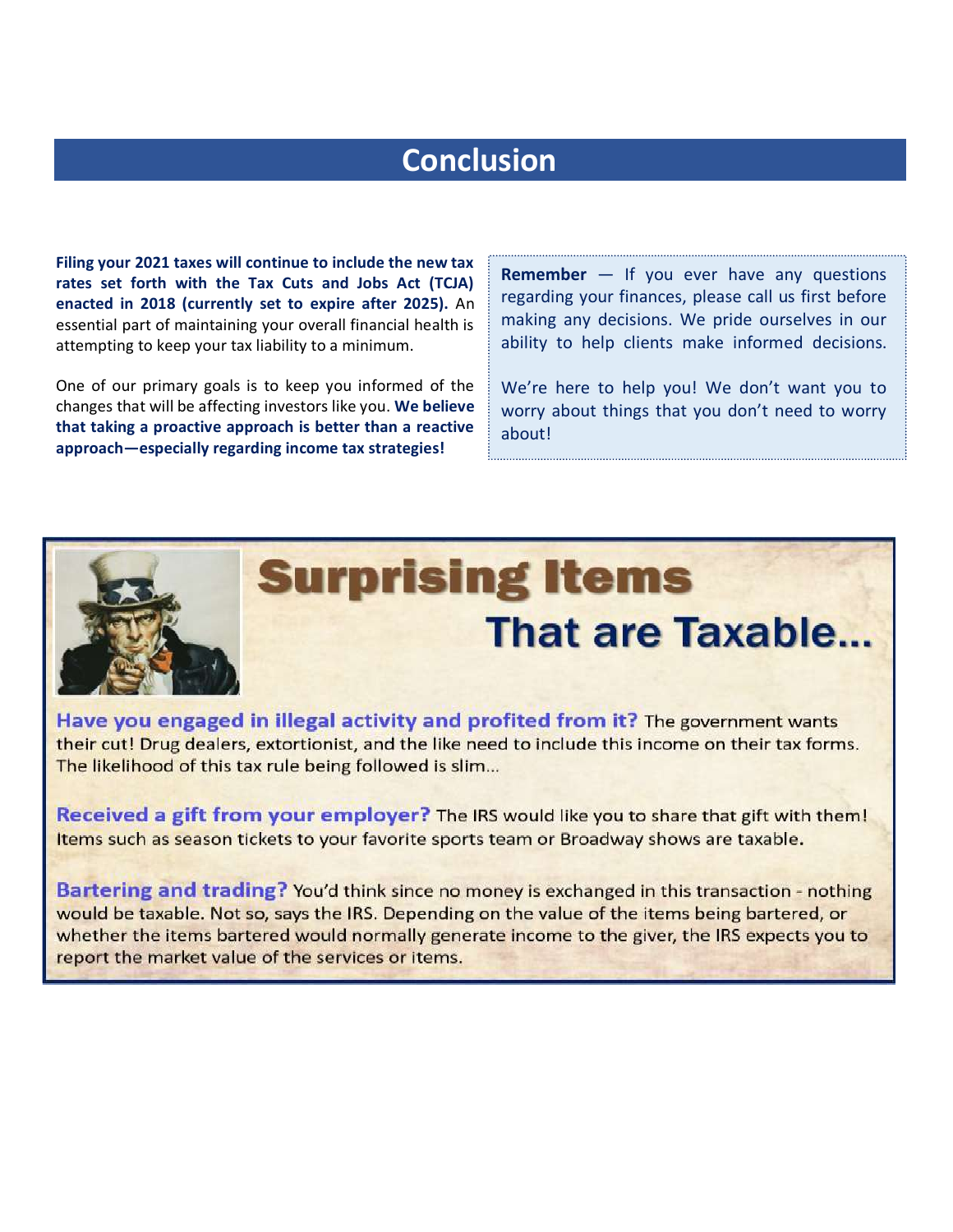# **Proactive Tax Planning for 2022**

## **PROACTIVE TAX PLANNING:**

**A "Proactive" approach to your tax planning instead of a "Reactive" approach could produce better results!**



#### **Items Taxpayers Could Consider to Proactively Tax Plan for 2022 Include:**

- **1. Prepare a 2022 tax projection -** Taxpayers already know the 2022 rates and by reviewing their 2021 situation and all 2022 expectations of income, a qualified tax professional could be able to help you with a tax projection for 2022.
- **2. New contribution limits for retirement savings -** For 2022, the contribution limit for employees who participate in 401(k), 403(b), most 457 plans, and the federal government's Thrift Savings Plan remains at \$20,500. The limit on annual contributions to an IRA also remains unchanged at \$6,000. The catch-up contribution limits for those 50 and over remain unchanged at \$1,000 for IRAs and \$6,500 for most other retirement plans.
- **3. Explore if a potential Roth IRA conversion is helpful for your situation -** A Roth IRA can be beneficial in your overall retirement planning. Investments in a Roth IRA have the potential to grow tax-free, and they do not have required minimum distributions during the lifetime of the original owner. Also, Roth IRA assets may pass to your heirs tax-free. **Roth conversions include complex details and are not right for everyone. Also, some recent proposals have suggested changes about which IRAs could be converted to ROTH IRAs. For updates and to review if a ROTH conversion is a good idea for you, please call us.**
- **4. Take advantage of annual exclusion gifts -** For 2022, the maximum amount of gift tax exemption is \$16,000 for gifts made by an individual, and \$32,000 for gifts made by married couples. This means you can give up to that amount to a family member without having to pay a gift tax. Ideas for gifting can include, contributing to a working child (or grandchild's) IRA, or gifting to a 529 plan, which is a tax-sheltered plan for college expenses.
- **5. Consider bunching your charitable donations into a Donor Advised Fund (DAF) -** Now is the time to explore if it is helpful for your tax situation to deposit cash, appreciated securities or other assets in a Donor Advised Fund, and then distributing the money to charities over time. Up to 60% of your adjusted gross income can be deductible if given as donations to typical charities.
- **6. Talk with us about your situation.** As financial professionals, we enjoy helping clients pursue their goals. We appreciate the opportunity to be the stewards of our client's wealth.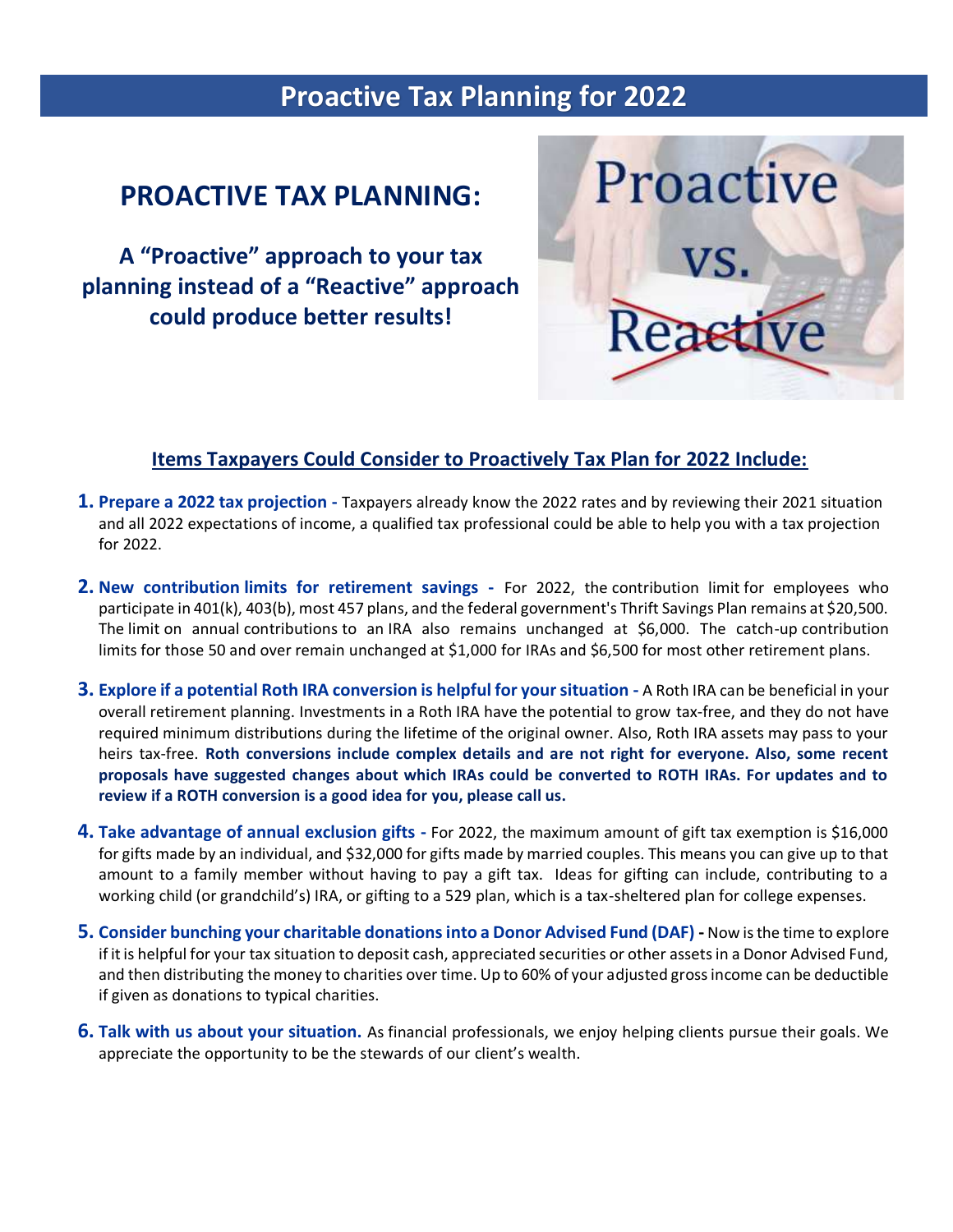## **How Long Should I Keep My Records?**

According to IRS Publication 17, you must keep your records if they may be needed for the administration of any provision of the Internal Revenue Code. Generally, this means you must keep records that support items shown on your return until the period of limitations for that return runs out. The period of limitations is the period in which you

can amend your return to claim a credit or refund, or the IRS can assess additional tax.

This table is directly taken from IRS Publication 17 and contains the periods of limitations that apply to income tax returns. Unless otherwise stated, the years refer to the period beginning after the return was filed. Returns filed before the due date are treated as being filed on the due date.

| <b>Period of Limitations</b>                                                                              |                                                       |  |  |  |
|-----------------------------------------------------------------------------------------------------------|-------------------------------------------------------|--|--|--|
| File a return and (2), (3), and (4) don't apply to you.                                                   | 3 years                                               |  |  |  |
| Don't report income that you should, and it is more than<br>25% of the gross income shown on your return. | 6 years                                               |  |  |  |
| File a fraudulent return.                                                                                 | <b>No limit</b>                                       |  |  |  |
| Don't file a return.                                                                                      | No limit                                              |  |  |  |
| File a claim for credit or refund after you filed your return.                                            | The later of 3 years or 2<br>years after tax was paid |  |  |  |
| File a claim for a loss from worthless securities or bad debt deduction.                                  | 7 years                                               |  |  |  |



When partnering with **ETHOS** you will receive personal and customized service that is supported by a wealth of timely information and knowledge. In a changing landscape, Holistic Retirement Planning can help protect you and your loved ones against the unknown by creating road maps that pivot on your needs. **To schedule your financial check-up, please call the ETHOS**  *Client Service Specialist***, Cindy Grosso, at (267) 410-1487.**

Has your advisor reviewed your tax forms to understand how to coordinate your investments with your taxes?

#### **Yes No Not Sure**

Has your advisor discussed tax planning strategies that could help you keep more of what you make?



Is your advisor updated and current on tax planning strategies?

#### **Yes No Not Sure**

If you answered **No** or **Not Sure** to any of these questions, please consider scheduling a complimentary meeting with one of our professionals at no cost or obligation to you.